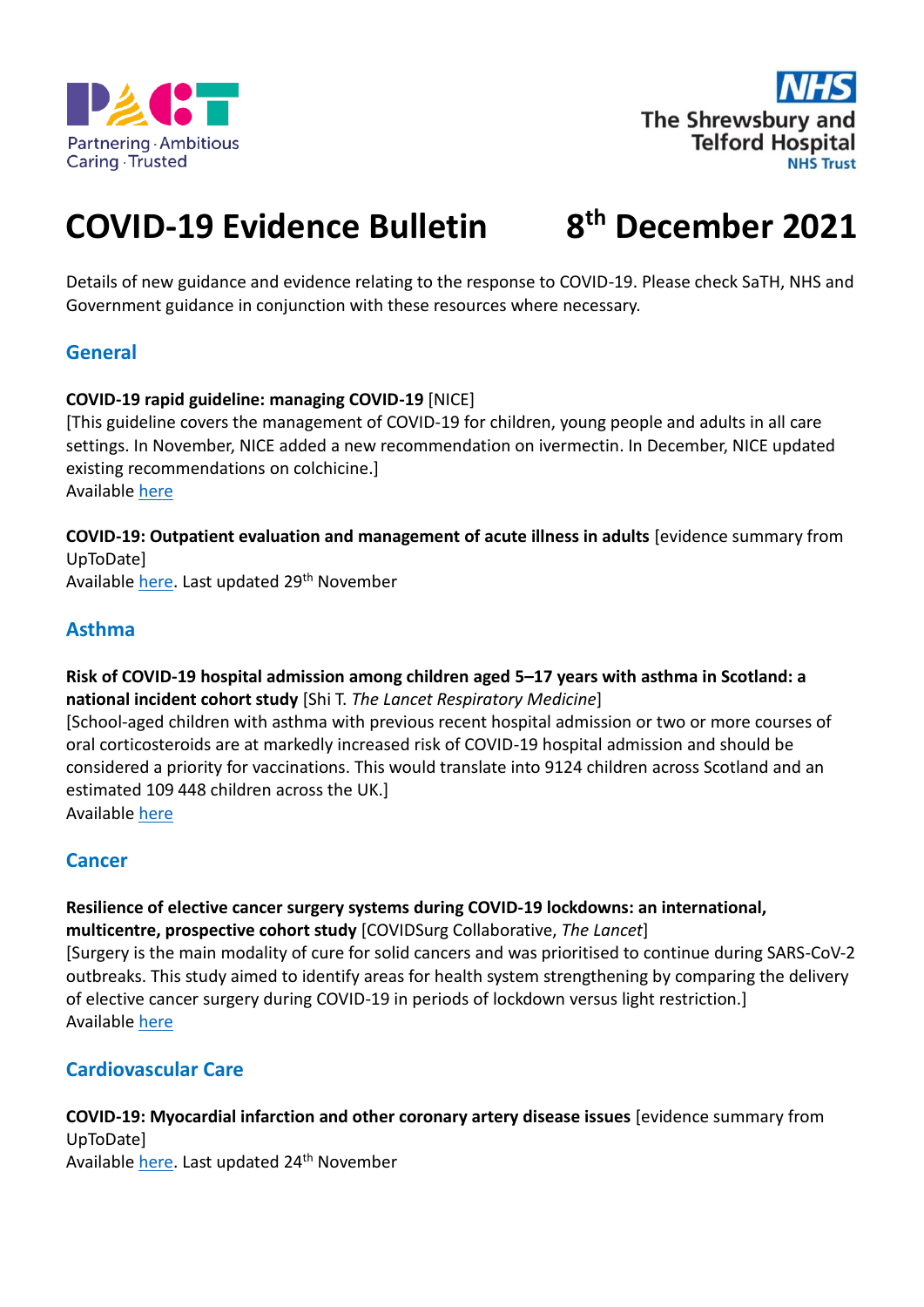#### **European Society of Cardiology guidance for the diagnosis and management of cardiovascular disease during the COVID-19 pandemic: part 1- epidemiology, pathophysiology, and diagnosis** [*European Heart Journal*]

[This document is not a formal guideline but rather a summary of current knowledge and guidance to practicing clinicians managing patients with CVD and COVID-19. A narrative literature review of the available evidence has been performed, and the resulting information has been organized into two parts. The first, reported here, focuses on the epidemiology, pathophysiology, and diagnosis of cardiovascular (CV) conditions that may be manifest in patients with COVID-19.] Available [here](https://academic.oup.com/eurheartj/advance-article/doi/10.1093/eurheartj/ehab696/6429144)

**ESC guidance for the diagnosis and management of cardiovascular disease during the COVID-19 pandemic: part 2 - care pathways, treatment, and follow-up** [*European Heart Journal*] [This document is not a formal guideline but rather a summary of current knowledge and guidance to practicing clinicians managing patients with CVD and COVID-19. A narrative literature review of the available evidence has been performed, and the resulting information has been organized into two parts. This second part addresses the topics of care pathways, treatment, and follow-up of CV conditions in patients with COVID-19.] Available [here](https://academic.oup.com/eurheartj/advance-article/doi/10.1093/eurheartj/ehab697/6429145)

## **Convalescent Plasma**

**Effect of Convalescent Plasma on Organ Support-Free Days in Critically Ill Patients With COVID-19: A Randomized Clinical Trial** [Writing Committee for the REMAP-CAP Investigators. *JAMA*] [Among critically ill adults with confirmed COVID-19, treatment with 2 units of high-titer, ABOcompatible convalescent plasma had a low likelihood of providing improvement in the number of organ support-free days.] Available [here](https://jamanetwork.com/journals/jama/fullarticle/2784914)

#### **Convalescent plasma for COVID-19: a meta-analysis, trial sequential analysis, and meta-regression.** [Snow TAC. *British Journal of Anaesthesia*]

[In patients with COVID-19, there was no clear mortality benefit associated with convalescent plasma treatment. In patients with mild disease, convalescent plasma did not prevent either the need for mechanical ventilation or ICU admission.] Available [here](https://www.sciencedirect.com/science/article/pii/S0007091221005468?via%3Dihub)

# **Critical and Intensive Care**

**Fungal infections in mechanically ventilated patients with COVID-19 during the first wave: the French multicentre MYCOVID study** [Gangneux JP. *The Lancet Respiratory Medicine*]

[Patients with severe COVID-19 have emerged as a population at high risk of invasive fungal infections (IFIs). This study shows the high prevalence of invasive pulmonary aspergillosis and candidaemia and high mortality associated with pr/pb CAPA in mechanically ventilated patients with COVID-19. These findings highlight the need for active surveillance of fungal pathogens in patients with severe COVID-19.] Available [here](https://www.thelancet.com/journals/lanres/article/PIIS2213-2600(21)00442-2/fulltext)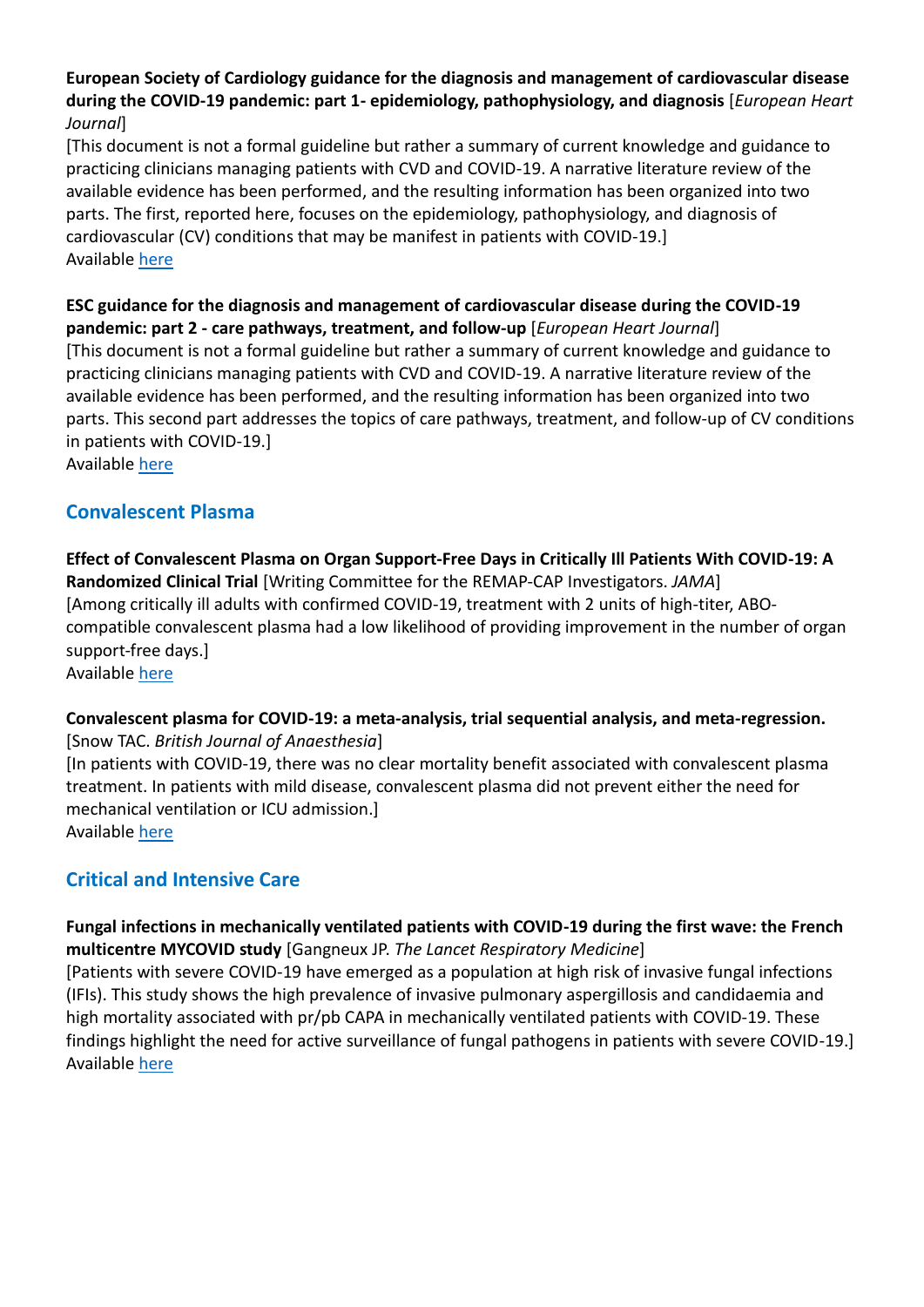# **Early warning scores to assess the probability of critical illness in patients with COVID-19** [Veldhuis

### L. *Emergency Medicine Journal*]

[In this multicentre study, the best performing models to predict ICU admittance were the NEWS2 and the Quick COVID-19 Severity Index Score, with fair diagnostic performance. However, due to the moderate performance, these models cannot be clinically used to adequately predict the need for ICU admission within 24 hours in patients with SARS-CoV-2 infection presenting at the ED.] Available [here](https://emj.bmj.com/content/38/12/901)

#### **Treating COVID-19 patients using continuous positive airway pressure (CPAP) outside of a critical care unit** [Healthcare Safety Investigation Branch]

[Investigation, launched after a fatality, specifically explores risks of caring for patients in the side rooms of general wards, as staff cannot easily see the patient, highlighting that patients with COVID-19 who require CPAP need a close level of supervision.] Available [here](https://www.hsib.org.uk/investigations-and-reports/treating-covid-19-patients-using-continuous-positive-airway-pressure-cpap/)

# **Drug Therapy**

### **Efficacy and Safety of Immunomodulators in Patients with COVID-19: A Systematic Review and Network Meta-Analysis of Randomized Controlled Trials** [Ngamprasertchai T. *Infectious Diseases and Therapy*]

[Overall, immunomodulators were more effective than standard of care. Important differences exist among immunomodulators regarding both efficacy and safety in favor of ruxolitinib and baricitinib. Further well-conducted randomized controlled trials should focus on JAK inhibitors. Methylprednisolone use should be discouraged because of its poor efficacy and high risk of superimposed infection.] Available [here](https://link.springer.com/article/10.1007/s40121-021-00545-0)

# **Aspirin in patients admitted to hospital with COVID-19 (RECOVERY): a randomised, controlled, open-**

**label, platform trial** [RECOVERY Collaborative Group. *The Lancet*]

[Aspirin has been proposed as a treatment for COVID-19 on the basis of its anti-thrombotic properties. In patients hospitalised with COVID-19, aspirin was not associated with reductions in 28 day mortality or in the risk of progressing to invasive mechanical ventilation or death, but was associated with a small increase in the rate of being discharged alive within 28 days.] Available [here](https://www.thelancet.com/journals/lancet/article/PIIS0140-6736(21)01825-0/fulltext)

### **Sarilumab in adults hospitalised with moderate-to-severe COVID-19 pneumonia (CORIMUNO-SARI-1): An open-label randomised controlled trial** [The CORIMUNO-19 Collaborative group. *The Lancet Rheumatology*]

[Patients with COVID-19 pneumonia can have increased inflammation and elevated cytokines, including interleukin (IL)-6, which might be deleterious. Thus, sarilumab, a high-affinity anti-IL-6 receptor antibody, might improve the outcome of patients with moderate-to-severe COVID-19 pneumonia. Sarilumab treatment did not improve early outcomes in patients with moderate-to-severe COVID-19 pneumonia. Further studies are warranted to evaluate the effect of sarilumab on long-term survival.] Available [here](https://www.thelancet.com/journals/lanrhe/article/PIIS2665-9913(21)00315-5/fulltext)

# **Effect of famotidine on hospitalized patients with COVID-19: A systematic review and meta-analysis** [Chiu L. *PLoS ONE*]

[Based on the existing observational studies, famotidine use is not associated with a reduced risk of mortality or combined outcome of mortality, intubation, and/or intensive care services in hospitalized individuals with COVID-19, though heterogeneity was high, and point estimates suggested a possible protective effect for the composite outcome that may not have been observed due to lack of power.] Available [here](https://journals.plos.org/plosone/article?id=10.1371/journal.pone.0259514)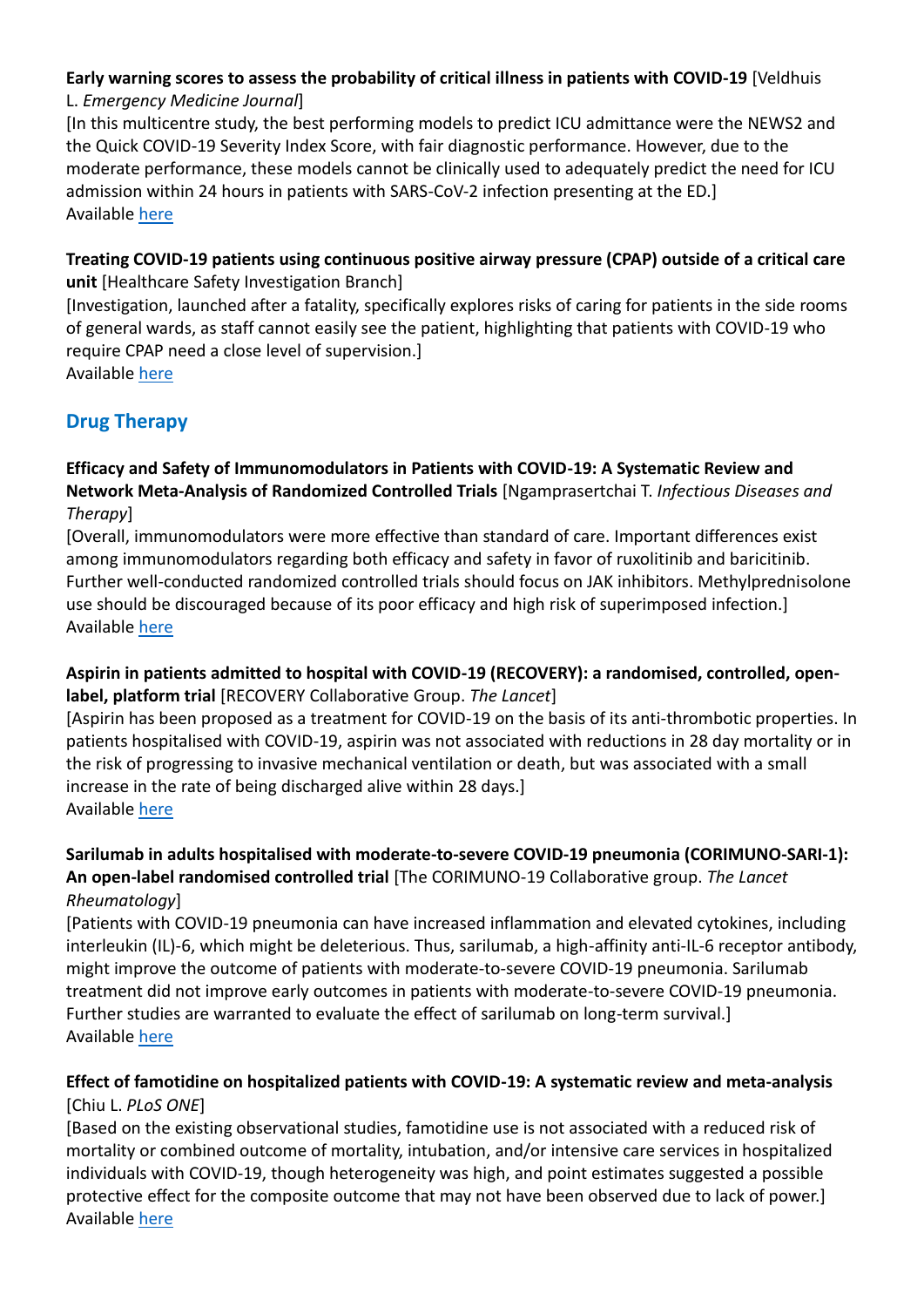#### **Intravenous immunoglobulins in patients with COVID-19-associated moderate-to-severe acute respiratory distress syndrome (ICAR): multicentre, double-blind, placebo-controlled, phase 3 trial** [ Mazeraud A. *The Lancet Respiratory Medicine*]

[In patients with COVID-19 who received invasive mechanical ventilation for moderate-to-severe ARDS, IVIG did not improve clinical outcomes at day 28 and tended to be associated with an increased frequency of serious adverse events, although not significant. The effect of IVIGs on earlier disease stages of COVID-19 should be assessed in future trials.]

Available [here](https://www.thelancet.com/pdfs/journals/lanres/PIIS2213-2600(21)00440-9.pdf) [NHS OpenAthens account required]

# **Health Services**

#### **Health systems resilience during Covid-19: lessons for building back better** [European Observatory on Health Systems and Policies]

[This study, developed together with the WHO Regional Office for Europe and the European Commission, draws out lessons for strengthening resilience to future health threats. It gathers the evidence on how countries have managed (or not managed) to re-engineer how they work, the ways in which they utilise their resources, and the methods they use to face and counter the pressures exerted by both Covid and non-Covid challenges.] Available [here](https://eurohealthobservatory.who.int/publications/i/health-systems-resilience-during-covid-19-lessons-for-building-back-better)

### **Fit for the future: International learning on digital health care** [Nuffield Trust]

[The Covid-19 pandemic has had a significant impact on the use of digital technology in multiple countries. Respondents reported that the pandemic had helped to highlight the benefits to patients and health care professionals. Helping to maintain this shift into the long term is a significant goal to aim for.] Available [here](https://www.nuffieldtrust.org.uk/research/fit-for-the-future-what-can-the-nhs-learn-about-digital-health-care-from-other-european-countries)

### **Prehabilitation and preparation for surgery: has the digital revolution arrived?** [Durran[d J. W.](https://associationofanaesthetists-publications.onlinelibrary.wiley.com/action/doSearch?ContribAuthorRaw=Durrand%2C+J+W)

*Anaesthesia*]

[The marked shift to digital prehabilitation delivery holds enormous potential to produce rapidly scalable solutions that can support patients facing extended waits for surgery. Realising this potential will require thoughtful intervention development that places patients at the centre, minimises the risk of increasing inequalities and supports creation of an evidence base.]

Available [here](https://associationofanaesthetists-publications.onlinelibrary.wiley.com/doi/full/10.1111/anae.15622)

### **Immunosupressive Medication**

### **Long-term use of immunosuppressive medicines and in-hospital COVID-19 outcomes: a retrospective cohort study using data from the National COVID Cohort Collaborative** [Andersen KM. *The Lancet Rheumatology*]

[Many individuals take long-term immunosuppressive medications. We evaluated whether these individuals have worse outcomes when hospitalised with COVID-19 compared with nonimmunosuppressed individuals. Among this cohort, with the exception of rituximab, there was no increased risk of mechanical ventilation or in-hospital death for the rheumatological, antineoplastic, or antimetabolite therapies examined.]

Available [here](https://www.thelancet.com/journals/lanrhe/article/PIIS2665-9913(21)00325-8/fulltext) [NHS OpenAthens account required]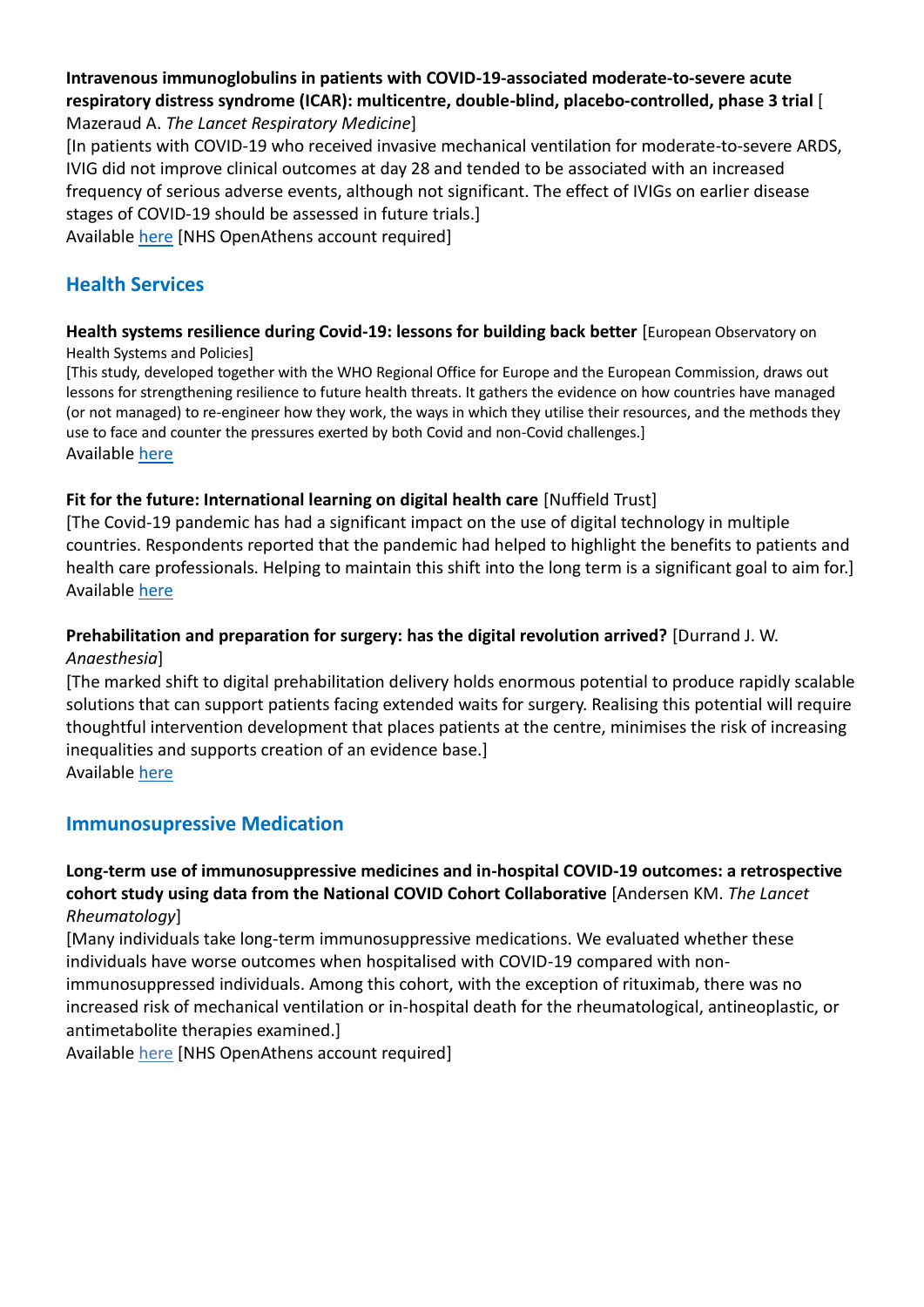# **Infection Control**

# **COVID-19: stepdown of infection control precautions and discharging patients to home settings** [UK

Health Security Agency] [Advice on appropriate infection prevention and control precautions for stepdown in hospital or discharge to home or residential settings for COVID-19 patients.] Available [here](https://www.gov.uk/government/publications/covid-19-guidance-for-stepdown-of-infection-control-precautions-within-hospitals-and-discharging-covid-19-patients-from-hospital-to-home-settings/)

# **Long COVID**

**Long COVID care pathways: a systematic review** [Wolf, S. Austrian Institute for Health Technology Assessment]

[The present systematic review aimed to support preparations and adjustments in the long COVID care planning in Austria by giving (1) an overview of recommendations about long COVID care pathways as well as (2) examples of already existing care structures in selected European countries] Available [here](https://eprints.aihta.at/1342/)

# **Nutrition**

### **Nutrition therapy for long COVID** [Nguyen-Hoang A. *British Journal of Nursing*]

[A clinical definition of long COVID has been released by the World Health Organization (WHO) (2021) in response to a global surge in patients suffering with long COVID, where symptoms are continuing 3 months and beyond. Up to 3 in 10 post-COVID-19 patients are suffering with long COVID symptoms, which are reported to include fatigue, poor memory and concentration, smell and taste impairment, and lack of appetite.]

Available [here](https://search.ebscohost.com/login.aspx?direct=true&db=rzh&AN=153812021&authtype=athens&site=ehost-live&custid=ns221502) [NHS OpenAthens account required]

# **Smoking**

#### **Is there a smoker's paradox in COVID-19?** [Usman MS. *BMJ Evidence-Based Medicine*]

[Hypotheses for both protective and detrimental effects of smoking on COVID-19 have been proposed in the literature. Further investigation into the interaction between smoking and COVID-19 is warranted for two main reasons: to assess the possibility of nicotine as a therapeutic option; to allow accurate assessment of risk of contracting COVID-19 among smokers, and progression to mechanical ventilation or death in patients suffering from it.]

Available [here](https://ebm.bmj.com/content/26/6/279)

# **Thrombosis**

#### **Prevention and management of thrombosis in hospitalised patients with COVID-19 pneumonia**  [Vincent J-L. *The Lancet Respiratory Medicine*]

[This Viewpoint provides a summary of the pathophysiology of thrombosis and associated laboratory and clinical findings, and highlights key considerations in the management of coagulopathy in hospitalised patients with severe COVID-19.] Available [here](https://www.thelancet.com/journals/lanres/article/PIIS2213-2600(21)00455-0/fulltext)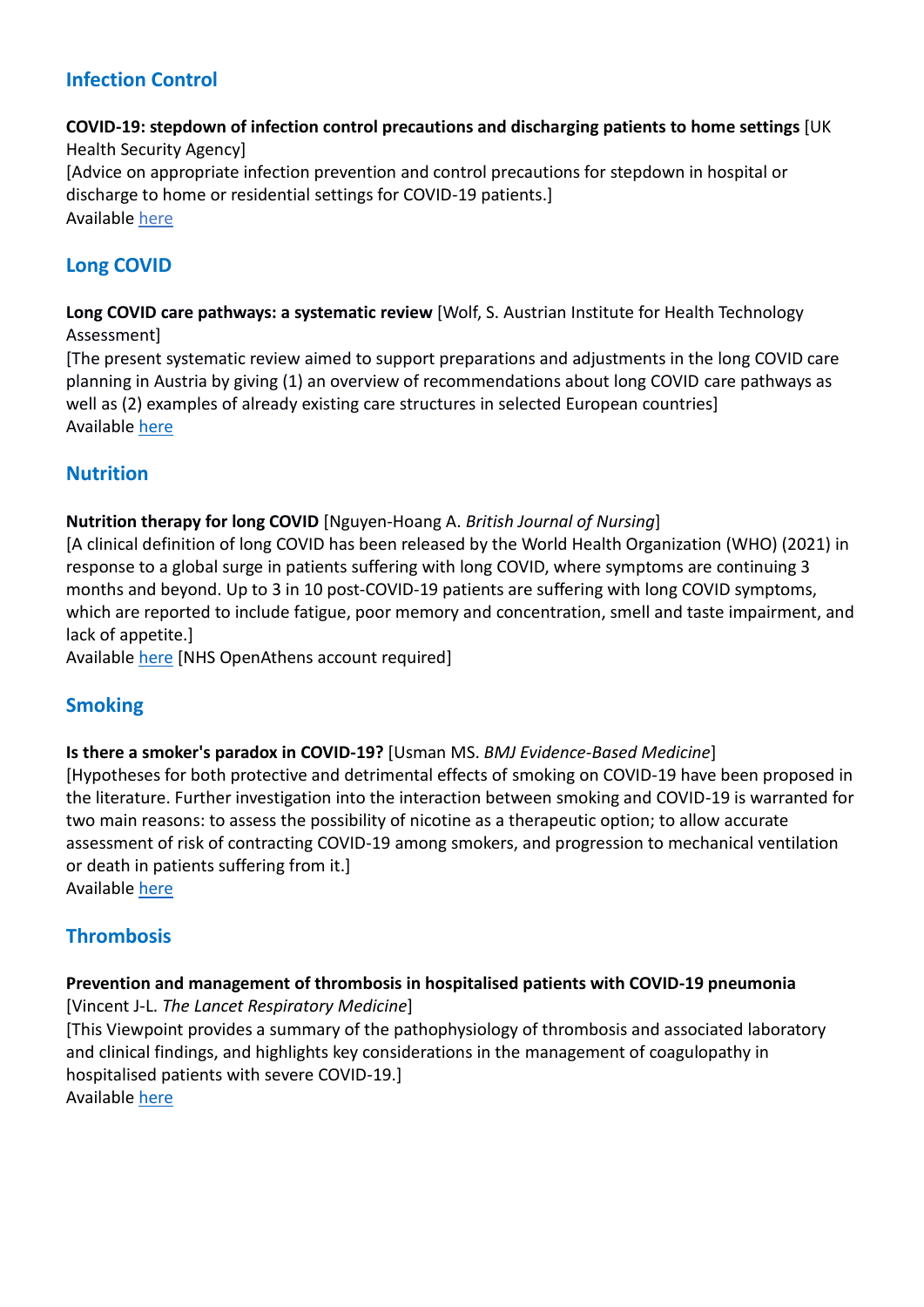# **Vaccination**

#### **Vaccine Effectiveness Over Time in Vaccinated Individuals** [SPOR Evidence Alliance]

[This rapid review sought to appraise, and summarise emerging research evidence (covering 1st January to 19th November 2021) to support evidence-informed decision making and answer the question: How does the level of vaccine protection, including effectiveness against asymptomatic and symptomatic infection, and severe outcomes change over time in individuals who have received a complete primary COVID-19 vaccine series? This report is an update to the previous version submitted in October 2021.] Available [here](https://sporevidencealliance.ca/wp-content/uploads/2021/11/Waning-Vaccine-Effectiveness_Update-1-Report_2021.11.26.pdf)

# **mRNA-1273 COVID-19 vaccination in patients receiving chemotherapy, immunotherapy, or chemoimmunotherapy for solid tumours: a prospective, multicentre, non-inferiority trial.**

[Oosting SF. The Lancet Oncology]

[Most patients with cancer develop, while receiving chemotherapy, immunotherapy, or both for a solid tumour, an adequate antibody response to vaccination with the mRNA-1273 COVID-19 vaccine. The vaccine is also safe in these patients. The minority of patients with an inadequate response after two vaccinations might benefit from a third vaccination.] Available [here](https://www.thelancet.com/journals/lanonc/article/PIIS1470-2045(21)00574-X/fulltext) [NHS OpenAthens account required]

## **Vaccination Adverse Effects**

**Myocarditis and Pericarditis Following COVID-19 Vaccination: A Rapid Review** [SPOR Evidence Alliance] [This rapid review includes evidence available from a search conducted on Oct 6 but with grey literature as late as Oct 21, 2021. The research questions were as follows: 1. What is the incidence of myocarditis and pericarditis following COVID-19 vaccination, and does the incidence vary by patient and vaccine factors. 2. What are the characteristics and short-term clinical course in patients with myocarditis and pericarditis after COVID-19 vaccination?] Available [here](https://sporevidencealliance.ca/wp-content/uploads/2021/11/SPOREA-COVIDEND_Myo-and-Pericarditis-after-Covid-19-Vaccines-Final-11132021.pdf)

**COVID-19 vaccination and rare side effects including blood clotting** [Specialist Pharmacy Service] [Information about rare side effects associated with COVID-19 vaccination focussing on blood clotting, myocarditis and Guillain-Barre syndrome.] Available [here](https://www.sps.nhs.uk/articles/covid-19-vaccination-and-rare-side-effects-including-blood-clotting/)